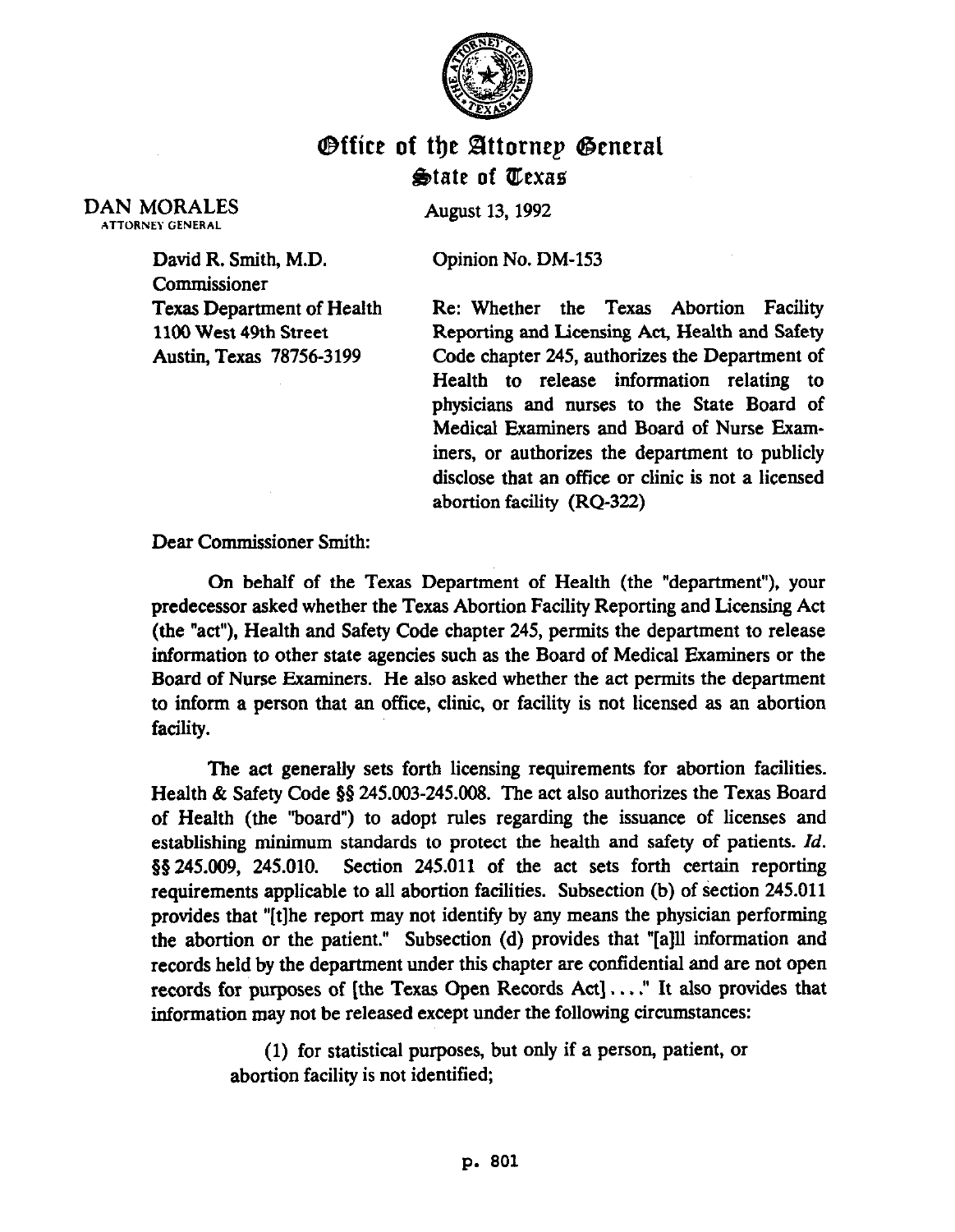(2) with the consent of each person, patient, and abortion facility identified in the information released; or

(3) to medical personnel, appropriate state agencies, or county or district courts to enforce this chapter.

Id 5245.011(d). A violation of section 245.011 is a class A misdemeanor. *Id.*   $$245.011(e).$ 

Your predecessor first asked whether the act permits the department to release information to other state agencies such as the Board of Medical Examiners or the Board of Nurse Examiners. Specifically, he stated that "[d]uring investigations the department may receive information concerning the alleged unprofessional or unethical conduct of a physician or muse. The department would like to be able to release information relating to that physician or nurse to the appropriate licensing agency for action as determined by that agency." Thus, he asked whether section 245.011(d)(3) allows the release of information to such licensing agencies in these circumstances.

Section  $245.011(d)(3)$  authorizes the department to release information "to medical personnel, appropriate state agencies, or county or district courts to enforce this chapter." (Emphasis added.) We believe that this provision authorizes the department to release information to other state agencies only for the purpose of enforcing the act. As noted above, the act deals primarily with the licensing and licensing standards for abortion facilities. It does not include provisions governing the "unprofessional or unethical" conduct of physicians and nurses, nor has the board adopted any such regulations. See 25 T.A.C. ch. 139.' Therefore, we

<sup>&</sup>lt;sup>1</sup>We do not decide whether the board would be authorized to adopt regulations governing the "unprofessional or unethical" conduct of physicians and nurses. We note, however, that while section 245.010 of the act authorizes the board to establish "minimum standards to protect the health and safety" of abortion facility patients, its authority under this provision is not unlimited. Rather it is expressly limited to rulemaking in the following areas: qualifications for and supervision of professional and nonprofessional personnel; medical treatment and medical services provided by an abortion facility; sanitary and hygienic conditions; equipment; and clinical records. Health & Safety Code § 245.010(c)(1)-(6); see also Attorney General Opinion JM-1076 (1989) (board not authorized to adopt rules governing the construction and design of abortion facilities because authority to adopt "minimum health and safety standards" limited to these prescribed areas) (construing former V.T.C.S. article 4512.8, of which chapter 245 of the Health and Safety Code is a nonsubstantive recodification; see Acts 1989, 71st Leg., ch. 678, § 1, at 2485-89). Furthermore, section 245.101(c) provides that **atandartis adopted in these areas 'may not be more stringent than Medicare artitication standards, if**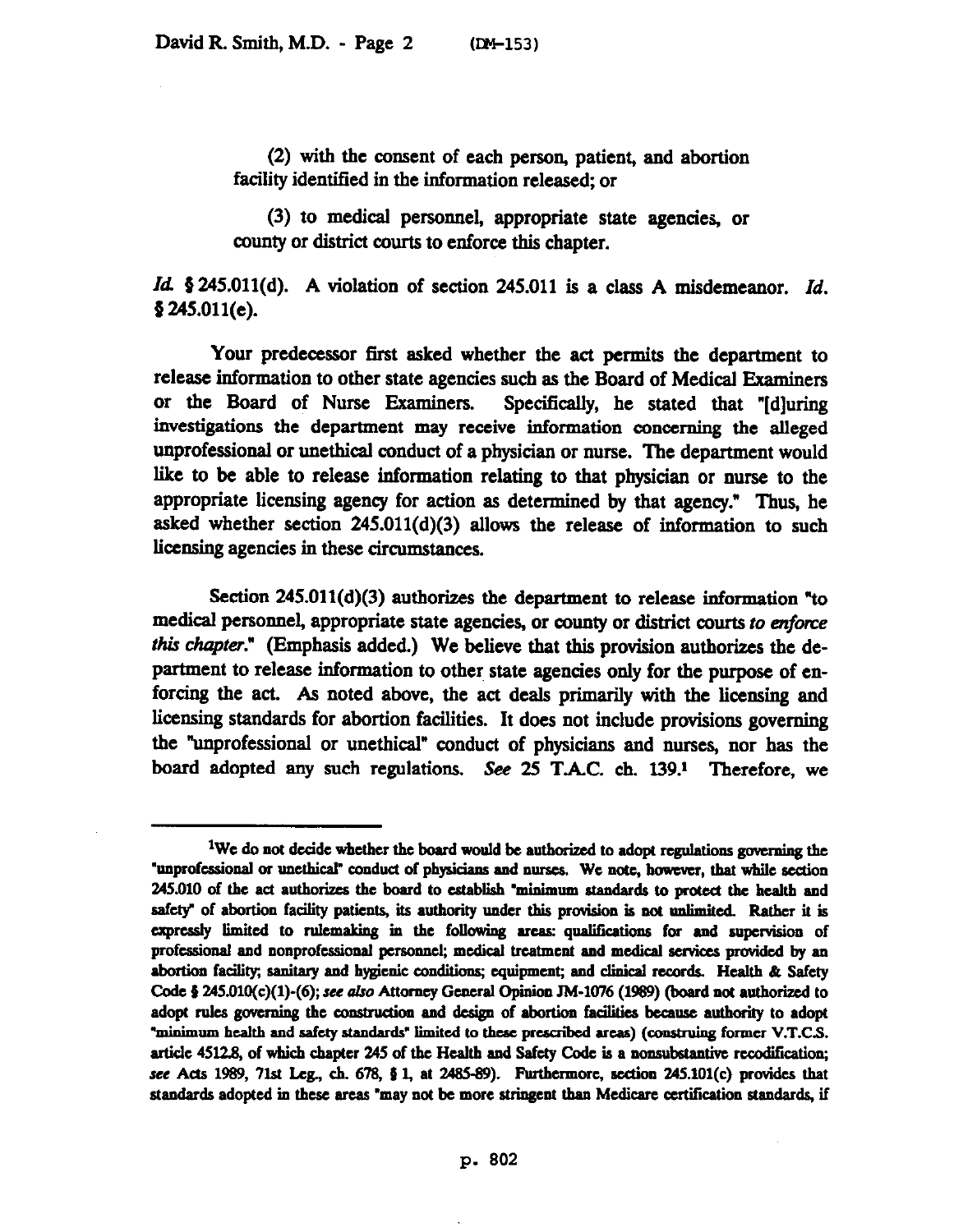conclude that the release of information to the Board of Medical Examiners or the Board of Nurse Examiners for the purpose of disciplining a physician or nurse for "unprofessional or unethical conduct" would not be for the purpose of enforcing the act and is not authorized by section 245.011(d)(3).2

With respect to his second question, we believe that the act does not permit the department to inform a person that an office, clinic, or facility is not licensed as an abortion facility. As noted above, section 245.011(d) provides that all information and reports held by the department under the act are confidential and may be released only in certain prescribed circumstances. In Attorney General Opinion JM-1144 (1990), this office addressed these confidentiality provisions and interpreted them broadly. On the basis that both subsections  $(b)$  and  $(d)(1)$  protect the identities of physicians and clinics, the opinion concluded that the act prohibits

<sup>2</sup>In a brief submitted to this office, the Board of Nurse Examiners contends that the following provision of the Nurse Practice Act, V.T.C.S. art. 4513 et seq., requires the department to release any information about nurses to the Board of Nurse Examiners:

> Each state agency that surveys hospitals, nursing homes, health science centers, home health agencies, or other health-care facilities or agencies with respect to quality of professional nursing care provided, unless otherwise expressly prohibited by state or federal law shall report in writing to the board any registered nurse that it has reason to believe exposed or is likely to expose patients or other persons unnecessarily to a risk of harm because of unprofessional conduct, failure to care adequately for a patient, failure to conform to the minimum standards of acceptable professional nursing practice, or impaired status.

V.T.C.S. art. 4525a, § 4.

We do not believe that this provision requires the department to report information it obtains in an investigation of a licensed abortion facility pursuant to the act to the Board of Nurse Examiners. First, as noted above, an investigation of a licensed abortion facility pursuant to the act is not a "survey[] . . . with respect to quality of professional nursing care provided." Rather, its purpose is to ensure compliance with chapter 245 of the Health and Safety Code which *does not govern* the quality of nursing care. See Health & Safety Code § 245.006 (authorizing the department to inspect abortion facilities "to assure compliance with this chapter"); see also supra note 1. Second, Health and Safety Code section 245.011(d)(3) expressly prohibits the department from releasing information about licensed abortion facilities to state agencies except for the purpose of enforcing the act.

**<sup>(</sup>foc4notc wntinued)** 

**any....** In addition, subsection (d)(1) of section 245.010 expressly states that it "does not authorize the board to establish the qualifications of a *licensed practitioner*." (Emphasis added.)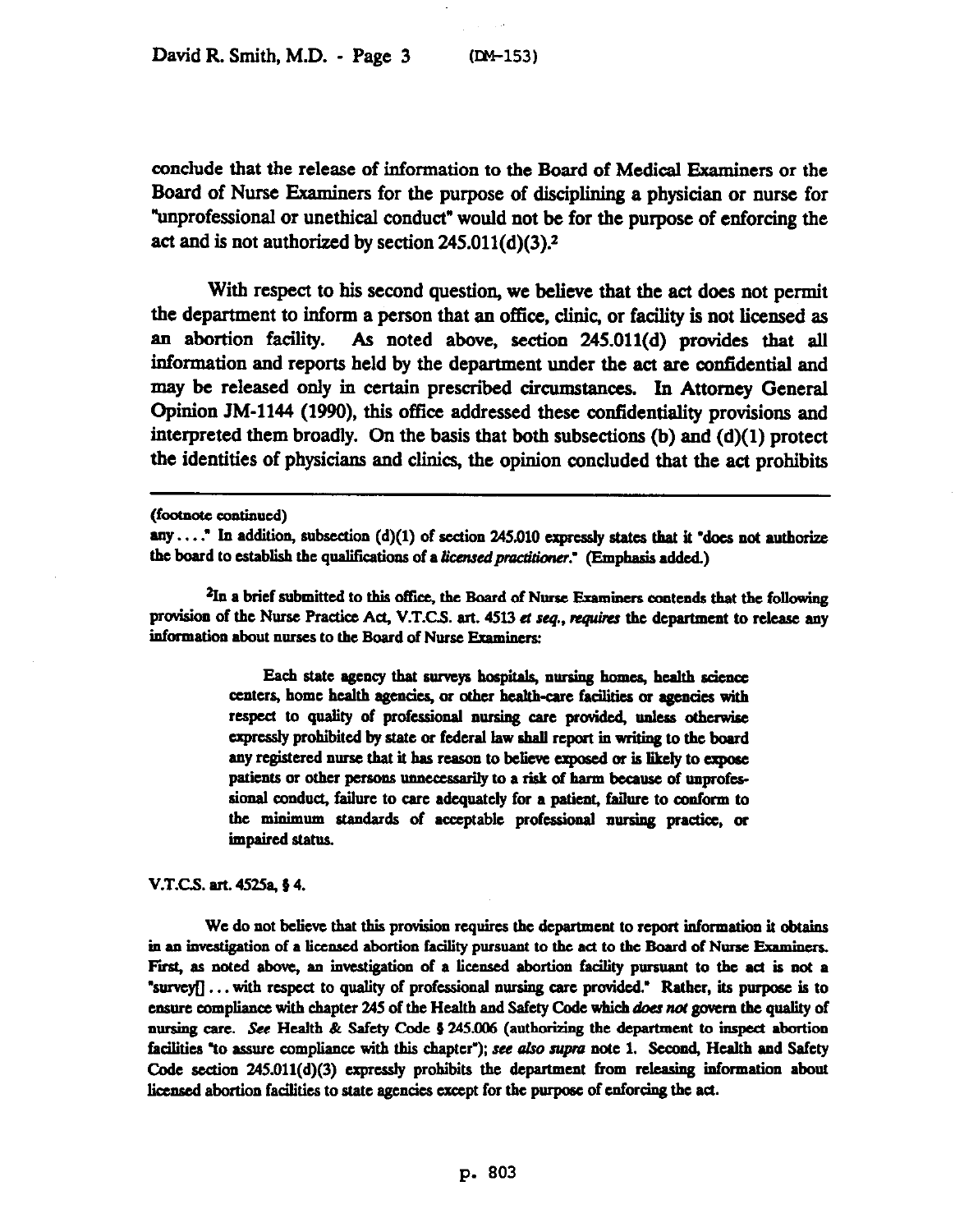the department from confitming whether a certain clinic or physician's office is a licensed abortion facility, absent consent. Attorney General Opinion JM-1144 at 3. The opinion also concluded that the act prohibits the department from releasing statistical information if that information would allow a person to infer the identity of a clinic, patient or physician. *Id.* at 4 (citing Open Records Decision No. 422 (1984)). In sum, Attorney General Opinion JM-1144 construed the act to absolutely prohibit the release of any information which would confirm, directly or indirectly, that a clinic or physician's office is a licensed abortion facility, absent the clinic or physician% consent.

We conclude that the act also prohibits the department from releasing information that an office, clinic or facility is nor a licensed abortion facility. Obviously, if requesters are aware that the department routinely confirms that an office, clinic or facility is nor a licensed abortion facility but is prohibited from affirmatively stating that an office, clinic or facility is a licensed abortion facility, they will be able to determine the license status of particular facilities based on the department's response to their queries. In other words, if the department declines to respond to an inquiry, the requestor will be able to glean from that response that the subject of the inquiry is a licensed abortion facility. The act, as construed in Attorney General Opinion JM-1144, prohibits such a release of information, however indirect.

## **SUMMARY**

The Texas Abortion Facility Reporting and Licensing Act, Health and Safety Code chapter 245, does not permit the Texas Department of Health to release information to the Board of Medical Examiners or the Board of Nurse Examiners for the purpose of disciplining physicians or nurses for "unprofessional or unethical conduct." Nor does the act pemrit the department to inform a person that an office, clinic, or facility is not licensed as an abortion facility.

Very truly yours,

DAN MORALES Attorney General of Texas